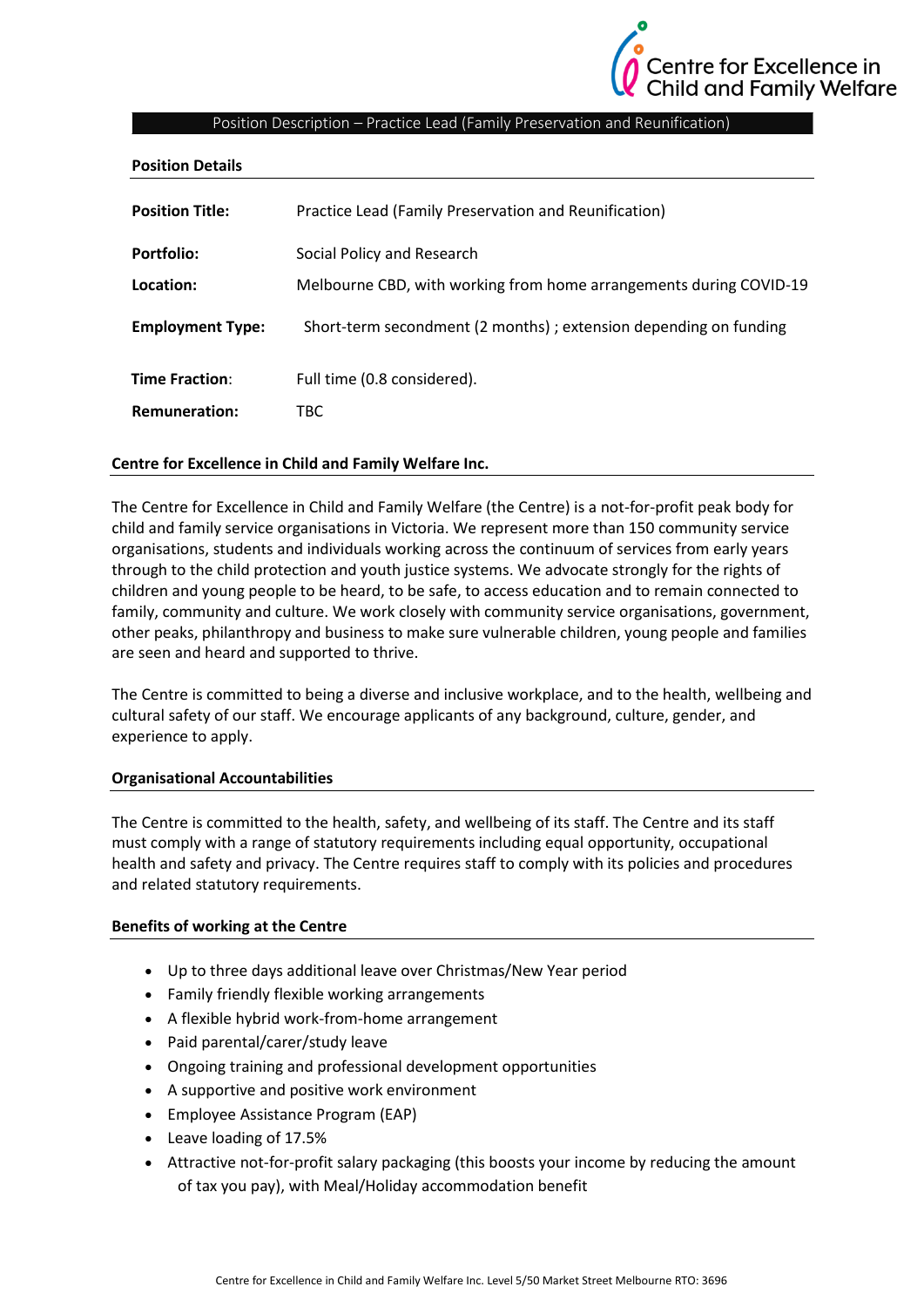#### **Social Policy and Research**

The position sits within the broader Social Policy & Research team. The team has a strong focus on evidence-informed advocacy, policy and project work to build sector capability in improving outcomes for children, young people and families experiencing vulnerability and hardship.

# **The project: Family Preservation and Reunification**

The Centre is working with the Department of Families, Fairness and Housing (the department) and the child and family services sector on an initiative aimed at creating strong families. A key objective is to prevent entry or re-entry into care. The Family Preservation and Reunification Response is being implemented by Victorian child and family service providers in partnership with Child Protection in each of the 17 Department of Health and Human Services Areas. It is in its second year of operation.

The initiative includes an initial intensive intervention phase, which is delivered through a mobile and integrated approach followed by a period of sustained service support, aimed at preventing at-risk children entering or re-entering care. The initiative will be evaluated and continuously developed to help build the Family Preservation and Reunification evidence base for child and family services (including Child Protection).

#### **Position Summary**

The position is one of eight Practice Lead roles funded by DFFH to support practice development and implementation throughout the initiative. The role will work closely with DFFH and the Centre for Evidence and Implementation (CEI) team to develop and deliver training and coaching to the successful community service organisations in one of the four DFFH Divisions.

# **Reporting Line**

Reports to: Program Manager Family Preservation and Reunification Response

# **Key Accountabilities**

The Practice Lead role will undertake a diverse range of activities that result in the effective implementation of the Family Preservation and Reunification, including but not limited to:

- Undertaking the necessary training, including with CEI, to be able to support the Team Leaders and practitioners to work with service users
- Engaging with local services, assessing and developing practice capability at sites, and building on existing practice to refine and target the training
- Working with sites to tailor and adapt practice modules as required
- Mentoring 'champions' and developing implementation leadership
- Assisting in establishing, monitoring and revising quality assurance processes, including the collection of fidelity data and implementation data and the establishment of monitoring systems
- Observing, analysing and reporting on program adherence processes and measures and troubleshoot any problems
- Assisting in designing and delivering other implementation support activities as needed
- Supporting the development and maintenance of strong stakeholder relationships
- Undertaking other work related to this role, as required, that contributes to the effective implementation of the Family Preservation and Reunification initiative as required